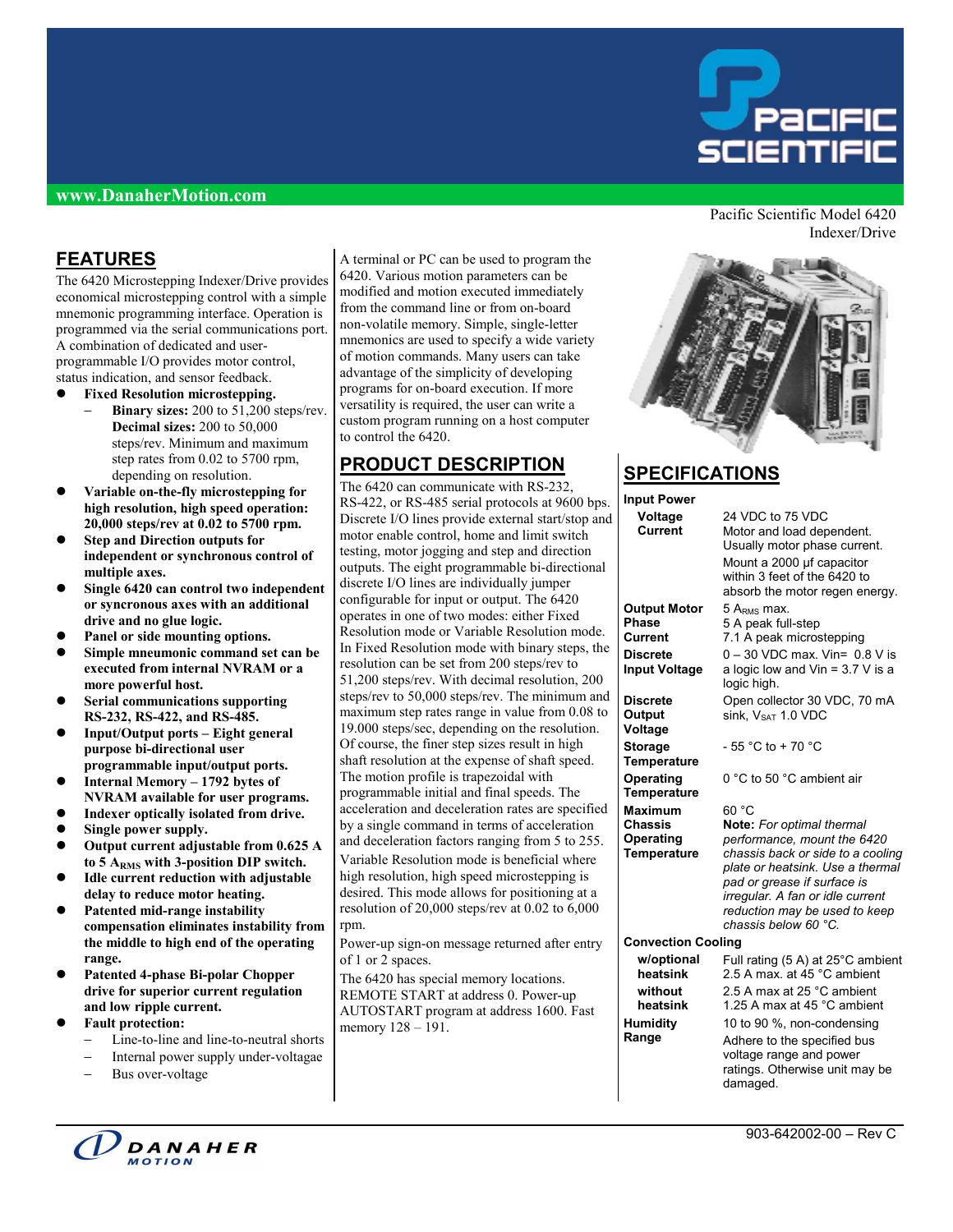## **Figure 1 – 6420 Connection Diagram**



### **Figure 2 - Drive Board Settings**



## **INDEXER BOARD SETTINGS**

- **E1 and E2,** *Factory setting: E1 IN, E2 OUT.* **Do NOT modify.**
- z **E11 IN enables RS-485 multi-unit communication, OUT for RS-232/ RS-422.** *Factory setting: Jumper OUT enabling RS-232 and RS-422 communications.*
- z **E12 and E13 control slave 6410 Drive operation.** E12 IN, E13 OUT for alternating operation, E12 OUT, E13 IN for synchronous operation. *Factory setting: Jumpers E12 IN, E13 OUT.*
- z **E3 to E10 control discrete I/O Port 1 to 8 bit directions.** Jumper IN to configure as an output, jumper OUT to configure as an input. *Factory setting: All jumpers OUT configuring all lines as INPUTS.* Ports are active LOW: a "1" produces a "0" and vice-versa.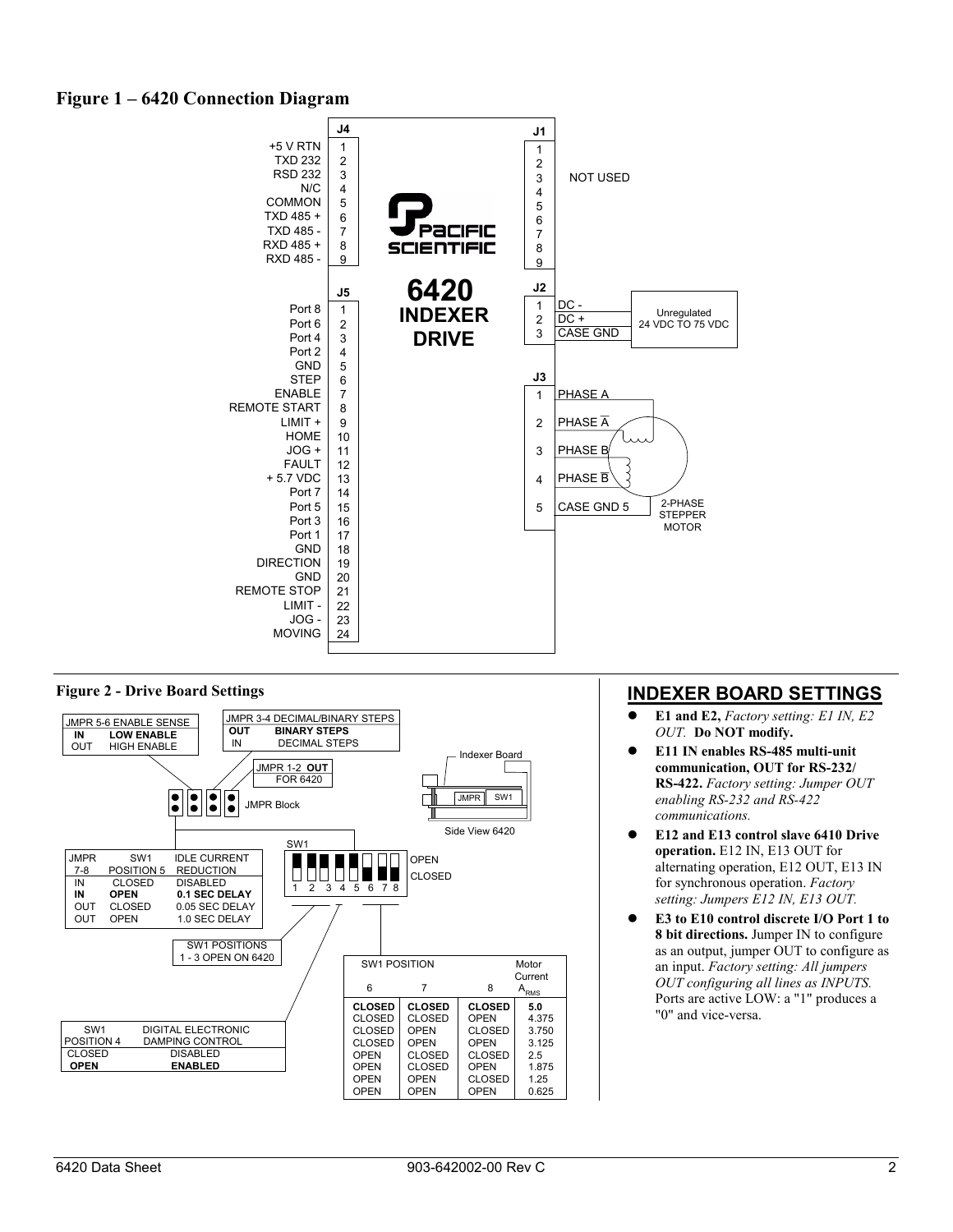

### **COMMAND SUMMARY**

**A (Clear and Restore), A** *opcode*  **A 0** reloads the last saved parameters from NVRAM. **A 8** followed by **A 9** completely initializes NVRAM to default values.

**C (Read Position Counter), C** *arg*  (*ar*g = 0, 1) Specifying *arg*=1 enables continuous echoing of position via the serial interface only in single-unit mode.

**E (Edit Program), E** *addr* Edit program at address *addr*.

**F (Initial Velocity), F** *vel*  Sets the initial velocity to *vel* set pulses/second.  $0 \le$  *vel*  $\le$  19,000.

**G (Go), G** *addr* [*trace*] 0 ≤ *addr* ≤ 1791 or 2048 for indexed jump on inputs.  $0 \leq$  *[trace]*  $\leq$  1.

**H (Home), H** *speed, dir* where  $2 \ 0 \leq speed \leq 19,000$  step pulses/sec. *Dir* must be 0 for CW and 1 for CCW motion toward Home position.

**I (Resolution Mode), I** *mode mode*=0 selects Fixed Resolution Mode *mode*=I selects Variable Resolution Mode

**J, B (Jump Loop Nested), J, B** *addr cntr*  0 ≤ *addr* ≤ 1791, 0 ≤ *cntr* ≤ 255 for 1 to 256 increments.

**K (Read Input Port), K** Logic 0 input reads back as 1. Bit weightings 1-128 correspond to ports 1 to 8. Jumpers E3 to E10 control direction of I/O ports. Jumper OUT for input, IN for output. **L (List Program), L** *addr*  List program  $0 \leq addr \leq 1791$  returns up to 20 lines at a time.

**M (Accel/Decel Factor), M** *accel decel*  5 ≤ *accel* ≤ 255, 5 ≤ *decel* ≤ 255.

**O (Trip Point), O** *position vaddr*  Set trip point. –8,388,607 ≤ *position* ≤ +8,388,607, 0 ≤ *addr* ≤ 1791.

**P (Store Parameters), P**  Stores parameters to non-volatile memory.

**Q (Examine Parameters), Q** Displays initial, final velocity, accel/decel factors, etc.

**R (Run at constant velocity), R** *vel*  $20 \le$  *vel*  $\le$  19,000 step pulses/second.

**S (Stop), S [***arg***]**  Embedded in a program. **S 0** ceases motion, but the program will continue. **S 1** terminates the program, placing the indexer into immediate mode.

**T (Master/Slave Control) T** *enb Alternating axis operation*: **E12 IN, E13 OUT, T 1** enables master, disables slave. **T 0** disables master, enables slave. *Synchronous operation:* **E12 OUT, E13 IN, T 1** enables master and slave. **T 0** disables both.

**U (Loop on Port), U** *addr cond.*  Tests a port and jumps if condition is satisfied.  $0 \leq addr \leq 1791$ . Ports 1 to 8 are HIGH 0, 2, 4, 6, 8, 10, 12, 14. Ports 1 to 8 LOW 1, 3, 5, 7, 9, 11, 13, 15.

**V (Final Velocity) V** *vel* 

Sets the final velocity of an absolute ( $\omega$ ) or incremental ( $\pm$ ) move. Expressed as  $0 \le$  $vel \leq 19,000$  step pulses/second.

**W (Wait) W** *period* 

Wait.  $0 \le period \le 65535$ . 10 ms resolution with 0 as wait for end of motion. This command returns the status of the limit, home, and jog switches, and the drive fault status. The value of *arg* specifies whether the limit switch or input line information is returned.

### **X (Read Limits) X** *arg*

Specifying  $\bf{X}$  0 returns 1 for limit + active, 2 for limit – active, and 3 for both active. Bit 7 is active high if the drive has faulted. Specifying **X 1** returns a binary weighted value corresponding to the level os these signals:  $1 =$  Home Input,  $32 =$  Jog – Input,  $64 = \log + \text{Input}$ ,  $128 = \text{Dirive}$  Fault.

**Y (Write Output Port) Y** *port* Write port.  $0 \leq port \leq 255$ . **Y** 0 deactivates all bits producing logic HIGHs. **Y 255** activates all bits producing logic LOWs.

### **Z (Zero Origin)**

Zeros position counter.

**^ (Set Jog Speed) ^** *speed* Sets jog speed,  $0 \leq speed \leq 255$ . Actual speed is 30 \* *speed* step pulses/second.